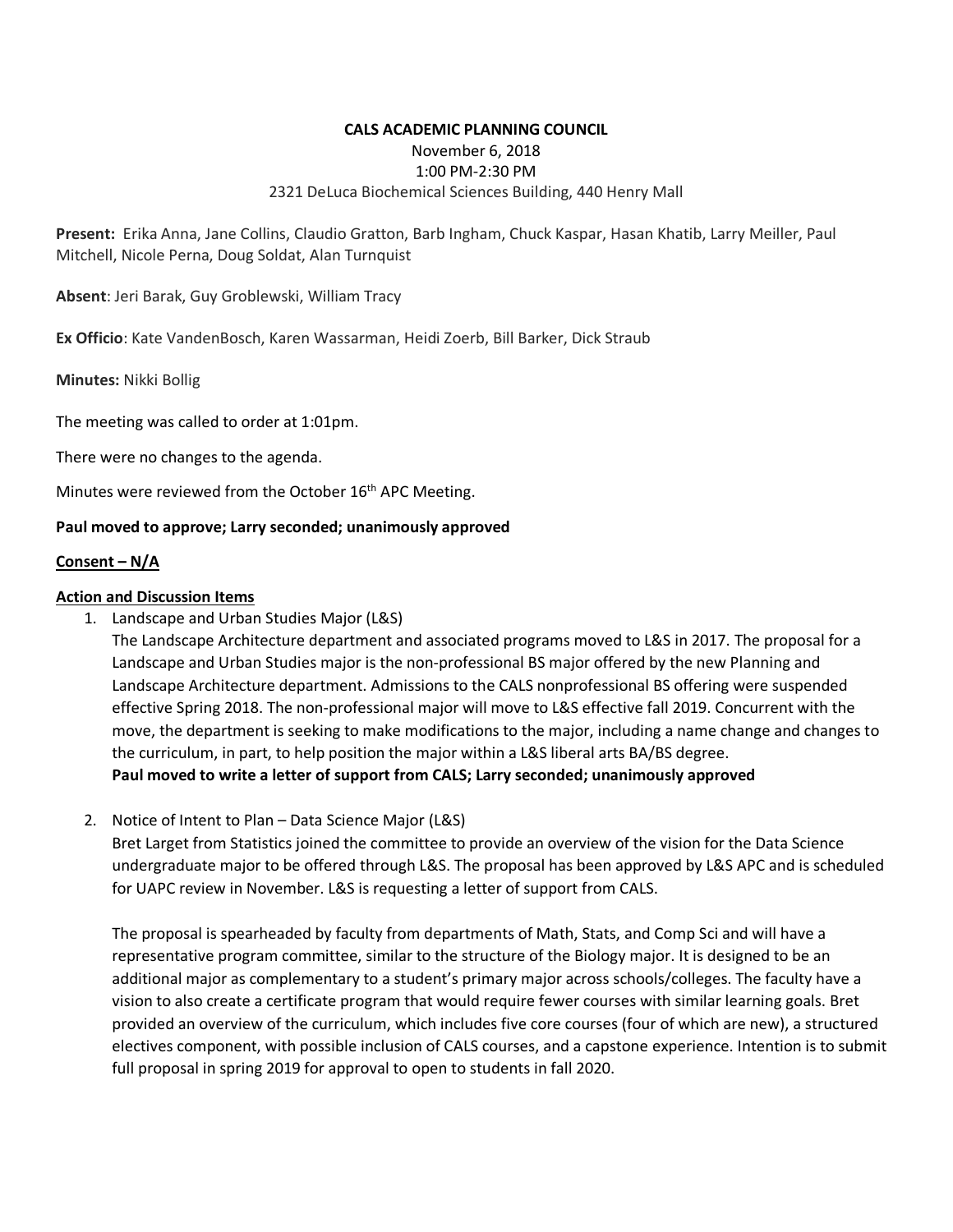Would CALS faculty be invited to contribute to the program committee? Initial program committee is focused on the proposal and wants to connect to other programs on campus. L&S requested names of possible participants from Kate, and Kate forwarded potential names as determined by department chairs. The planning committee has not yet determined who would serve on the program committee.

Have you considered how the major will fit for students in other majors considering 30-40 additional credits to complete? It will depend on student situations, but some of the majors have math and stats overlaps. The committee has not yet looked at any particular majors in detail.

Is this program using the data scienc report released earlier this fall? In particular looking at other programs and benchmarking and the appeal of Data Sci + X model of majors. An ad hoc committee is reviewing the report to include faculty beyond Computer Science. Bret does not anticipate that the committee will follow this report directly in planning this major due to the desire to leave the major open to students from a variety of backgrounds. Advising could offer suggestions for students to complement courses if they are not interested in the full major.

Proposed curriculum seems limited to math/stats/comp sci and therefore difficult for students to apply their primary major; however, the program may consider offering another elective path that is more applied. Combining students who are strong in math/computing and domain knowledge is critical to the learning process. CALS would like to be active participant in the conversation, especially with regard to application in diverse domain areas.

**Barb moved to write letter of support from CALS with request to include CALS participants in the planning committee and recommendation to consider viability of CALS majors completing the major due to required math; Nicole seconded; unanimously approved**

3. Agroecology MS Program review (second review)

Steve Ventura, faculty chair of the Agroecology Program, felt the review was very fair and highlighted the ongoing challenge of staffing the two core courses (701 and 702). Short-term solution is to create a version of 701 that integrates biological and social sciences and find other courses on campus that can fulfill the 702 requirement. Additionally, the program learned that the Graduate School would no longer provide fellowships because the program was not viewed as preparing students for PhDs; however, this is not the case based on student outcomes. The program has applied to the Graduate School to receive the fellowships again including letters of support from several CALS and campus departments.

1. Will you comment further on the climate of the program? What feedback have you received from students, staff, or faculty about climate, and how do you seek this type of information? The program is small and cohorted, so the climate seems strong. There are multiple opportunities for students to provide feedback regarding the climate (e.g., informal discussions, student representation on governance committee, survey, exit interviews, course evaluations). There are also examples of changes made due to student feedback (e.g., binary gender question on course evaluation was modified). Lack of central space is a structural flaw of an interdisciplinary program. The program has worked hard to socialize the students to combat this issue, and students occasionally relate well with their mentor's department. Space issues are fairly common to other programs as well.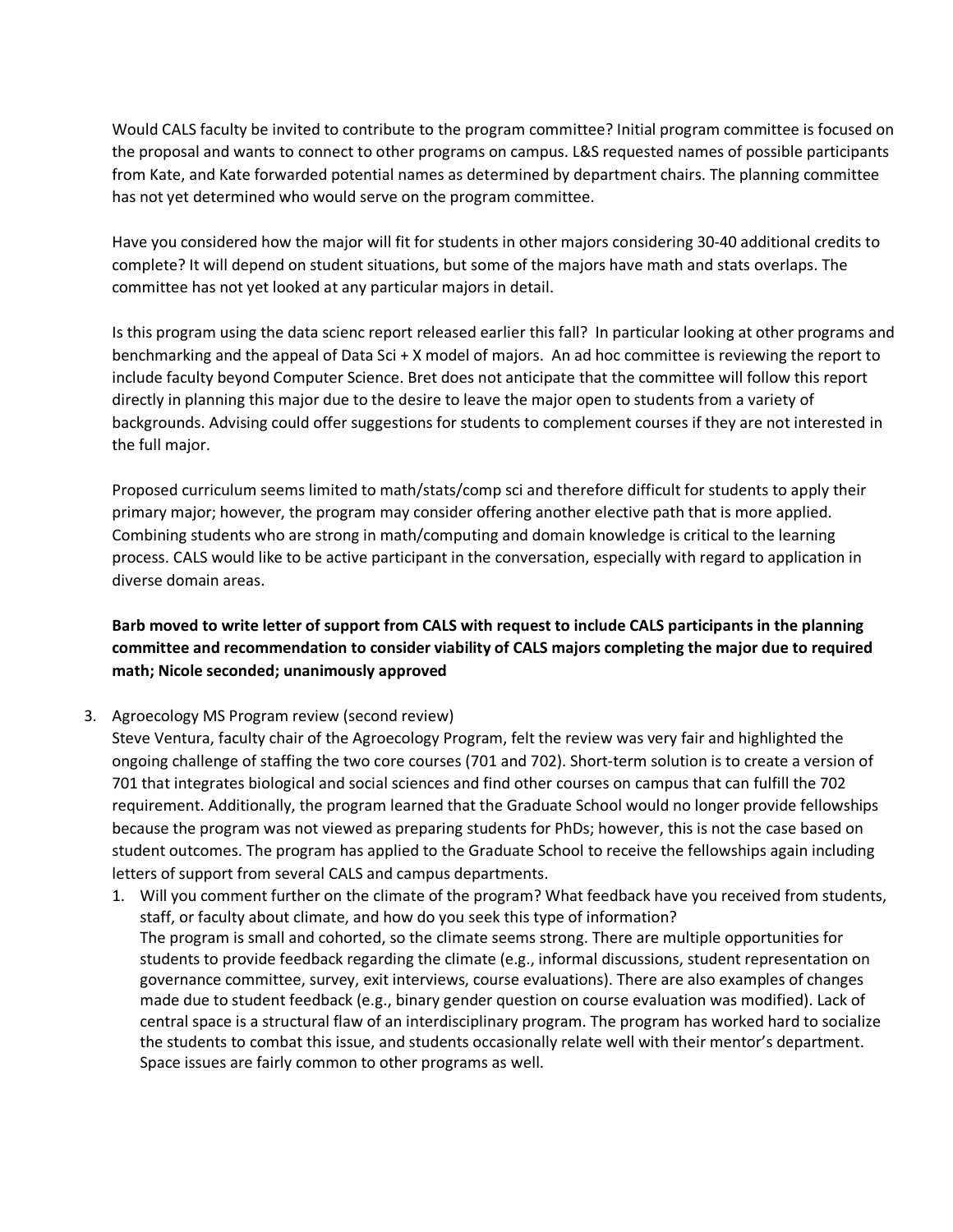- 2. What is the relationship of Agroecology to similar programs in CALS? On campus? Are there unexplored opportunities for collaboration or synergies, especially with other CALS programs including Horticulture, Plant Breeding & Plant Genetics, and Plant Pathology? Faculty in the program are drawn from 8-9 departments in the college with affiliates outside of the college, representing both biological and social sciences. Connections occur via advising with faculty in other departments through the students themselves. Faculty serve on the governance committee with occasional input solicited from a broader faculty audience. There is also administrative coordination between the departments as many of the students are supported on grants from other departments.
- 3. What percentage of students pursue a dual degree in a related program (e.g., Soil Sci)? No dual degrees, but one third of students pursue joint degrees in a variety of disciplines.
- 4. The administrative structure of the program not having a department home was discussed, and the council would like to hear more about the pros and cons of this structure and if the program has considered seeking a departmental home. The program has a very strong manager now, but how will institutional memory be retained if/when Alan Turnquist leaves his current role? How will faculty numbers and interest be maintained?

Ventura believes it is problematic from an academic perspective to situate within a department because the interdisciplinary nature would devolve and would not attract broad interest from students. It was suggested interdisciplinary aspect would be maintained through a program committee to avoid erosion of interdisciplinary nature. Ventura expressed concern about perception over time that the program would be viewed as the department's. It was suggested that not being located within a department may place an unnecessary burden on program faculty and staff because of the importance of being at a variety of campuswide meetings and committees. Ventura stated Agroecology was created as a result of a cluster hire, and those faculty remain committed to the program. Question: proposed undergraduate major in Agricultural Ecosystems may experience similar challenges; would it make sense to align the admin home with this conversation? And Agroecology may be wise to offer leadership in these developments. In some sense, Ventura believes they have as leaders of the Food Systems Certificate.

Regarding funding issues for some students, it was recommended they consider encouraging students to serve as a graders, especially to support extension faculty since students may only have guaranteed funding for one of three years. This has been successful in some other programs.

- 5. In their report, the review committee recommends regularly offering the 701/702 core courses and offers suggestions for managing the teaching of these courses. What strategies does the program intend to take to address this challenge? Discussed above. Committee had recommended creating a three-year teaching plan. Three years may be too ambitious, but they attempt to plan ~1.5 years out, and intend to assess the 701 fall offering before committing long-term.
- 6. Given the challenges of recruiting a diverse student body, has the program considered removing the GRE requirement for admission, as is becoming more common across campus programs? Challenge of the program is similar across the college in finding students from non-traditional backgrounds and funding for them. Ventura works with Asst Dean Browne and has explored working with student veterans among other groups. Regarding the GRE, there is a trend across campus, and the nation, to drop the GRE requirement. There is extensive literature regarding the bias associated with the GRE, the lack of correlation between score and student success, and how the exam may serve as a barrier for application. It's important for all programs to consider. Graduate Faculty Executive Committee has had discussions about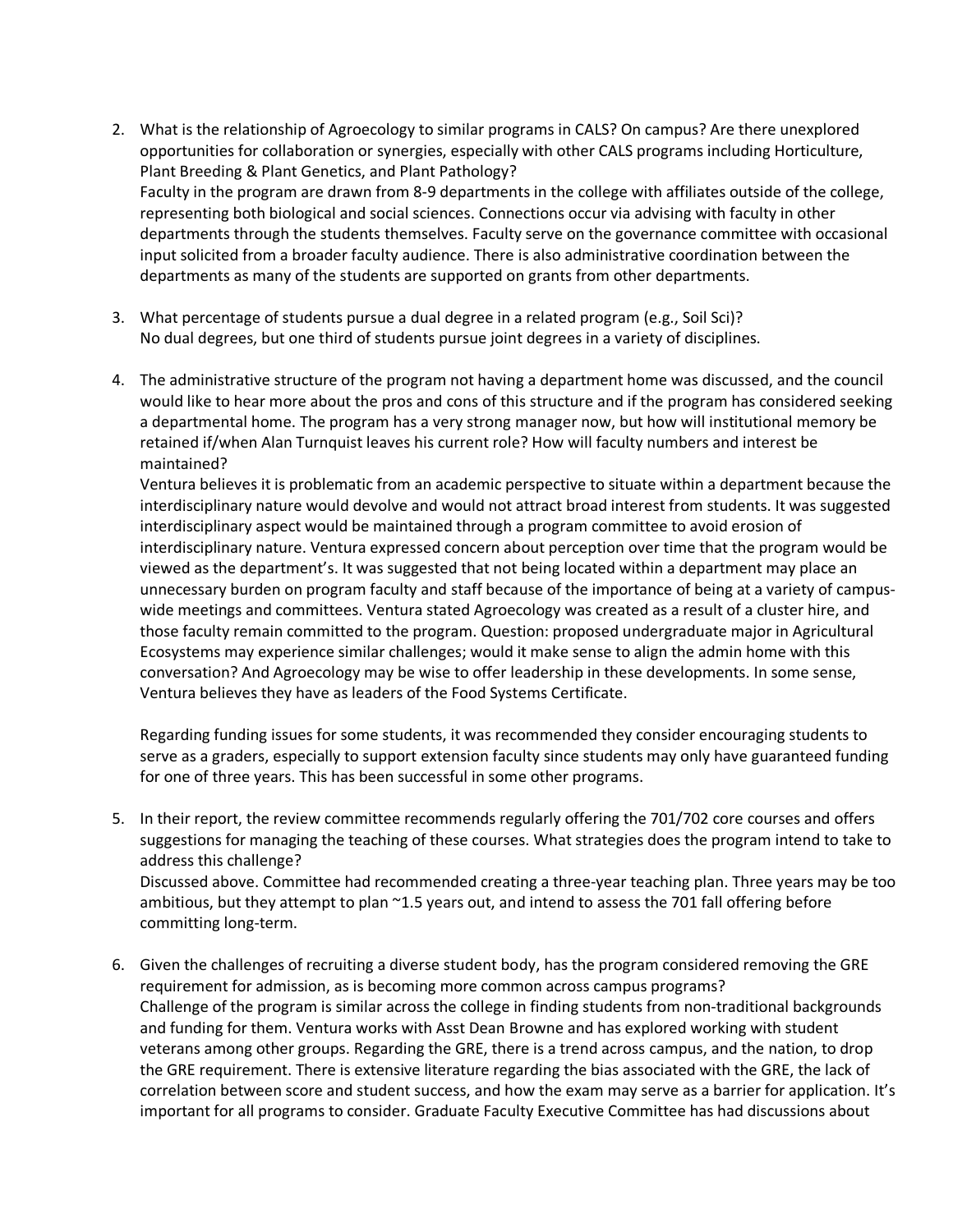the GRE as well and encourages programs to, at a minimum, avoid using GRE as a threshold for consideration. Data supporting these statements was distributed to APC after the meeting

## **Claudio moved to accept the review as complete; Paul seconded; 9-approved; 0-denied; 1-abstained; motion carries.**

4. Health Promotion and Health Equity Major proposal (Education)

CALS APC saw the NOI for this major last spring. Carolyn Kelley and Bill Hoyt joined the committee to address questions about the proposal. Scheduled for UAPC review in November. Changes since the NOI include reduction of credits to 40 total to be eligible as an additional major. APC members were surprised that Life Sciences Communication was not included as a department of interest, in particular around the process of articulating data to the community. Following the meeting with CALS APC in spring, Education included courses from several CALS departments and would be interested in taking additional recommendations. Larry suggested a topic area with 4-5 LSC courses with few to no prerequisites, some of which are offered online. Many students in LSC are health communicators. Offline conversation between LSC and Education with copies to Wassarman and Bollig to follow up on additional course ideas was requested.

SoHE was suggested for possible partnerships for internships, community involvement, guest speakers, and more related to their extension programming. Education is hoping to build an internship requirement to incorporate at a future date.

How embedded is food within the core requirements? It is not the core of the major, but complements nutrition-related majors well. Emphasis on equity and diversity is core to the major. Requested clarity in marketing to students that there are other programs that address nutritional and other types of health. CALS is working on major in Global Health that would have a little overlap but the two are viewed as complementary.

## **Paul moved to write letter of support from CALS; Claudio seconded; unanimously approved**

5. Upcoming State Budget for UW

Heidi Zoerb shared update on upcoming state budget. University has been on a myth-busting campaign to instate voters and citizens (e.g., accessibility, affordability, graduation rates, WI student location outcomes, student debt load). Regents passed System budget request in August 2018, and state budget will be released in February 2019. State-wide pay plan is not part of the UW System request because it is considered separately by the governor. Outreach underway to alumni and friends to advocate on behalf of the university. To what degree is WI no longer a state institution? WI remains in the middle of the pack nationally, and much of what defines a state-run institution is related to how decisions are made versus where funding is coming from. Budget-related toolkit available at www.budget.wisc.edu. Heidi and University Relations are available to speak with groups as requested. UW-Madison has had decrease in operating budget of \$86 million from budget cut and tuition freeze.

#### **Informational Items**

- 6. Update on searches
	- Search for Director of Center for Integrated Agricultural Systems closed, and there is a viable pool. There will be public talks and feedback requested from the college. These dates have not been set yet.